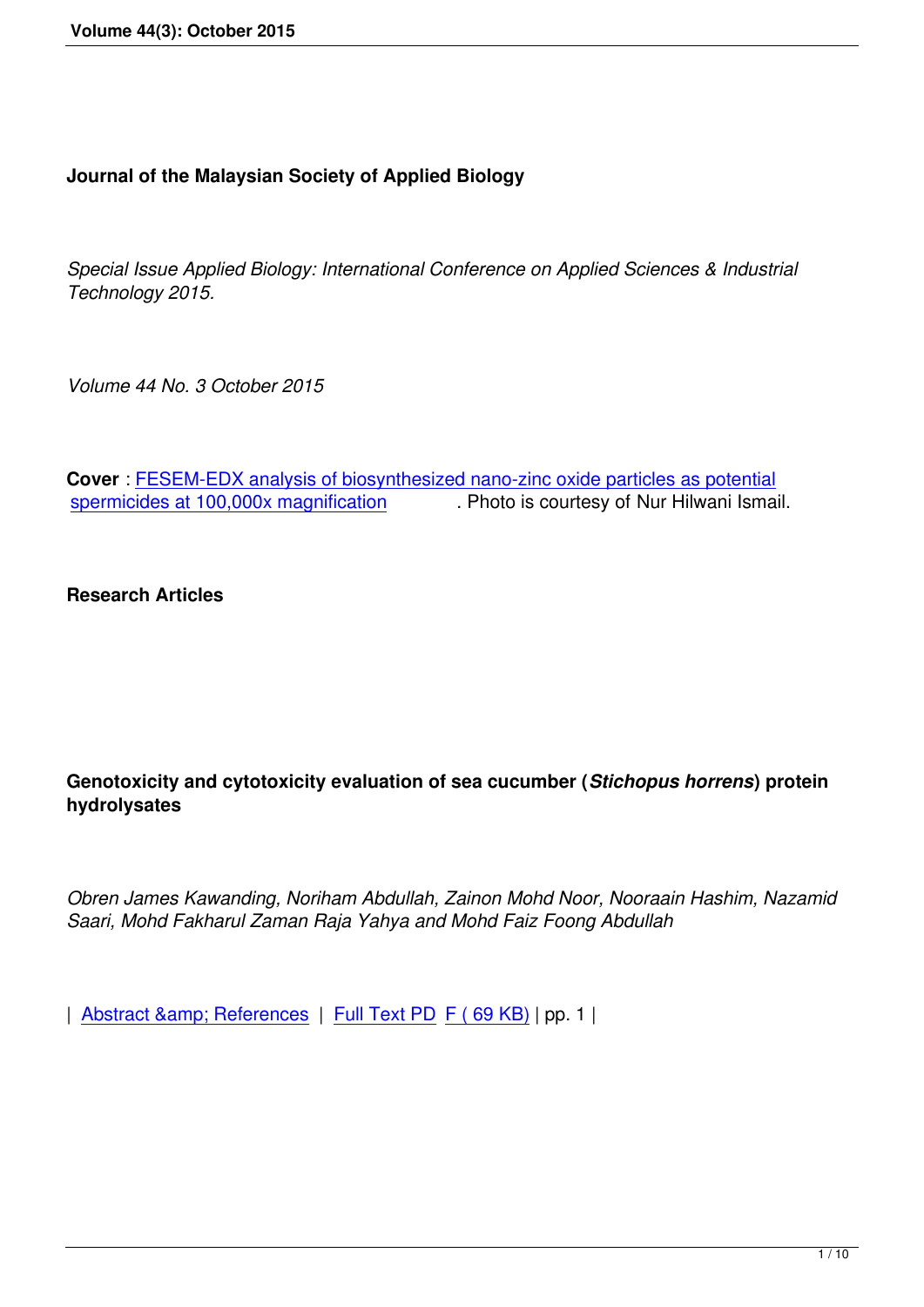**Analysis of porcine DNA in several food products**

*Khairunnisa Hassan and Farida Zuraina Mohd Yusof*

| Abstract & amp; References | Full Text PD F (99 KB) | pp. 5 |

# **Haplotype analyses of Orang Asli population in Taman Negara Pahang using Y-STR markers**

*Sofia, S. M. Y., Badrul M. M. Z. and Farida Z. M. Y.* 

| Abstract & amp; References | Full Text PD F ( 240 KB) | pp. 11 |

**Evaluation of efficient method for acclimatization of an important ornamental rhizomatic plant,** *Calathea crotalifera*

*Shahril Efzueni Rozali, Kamaludin A. Rashid*

| Abstract & amp; References | Full Text PD F (641 KB) | pp. 17 |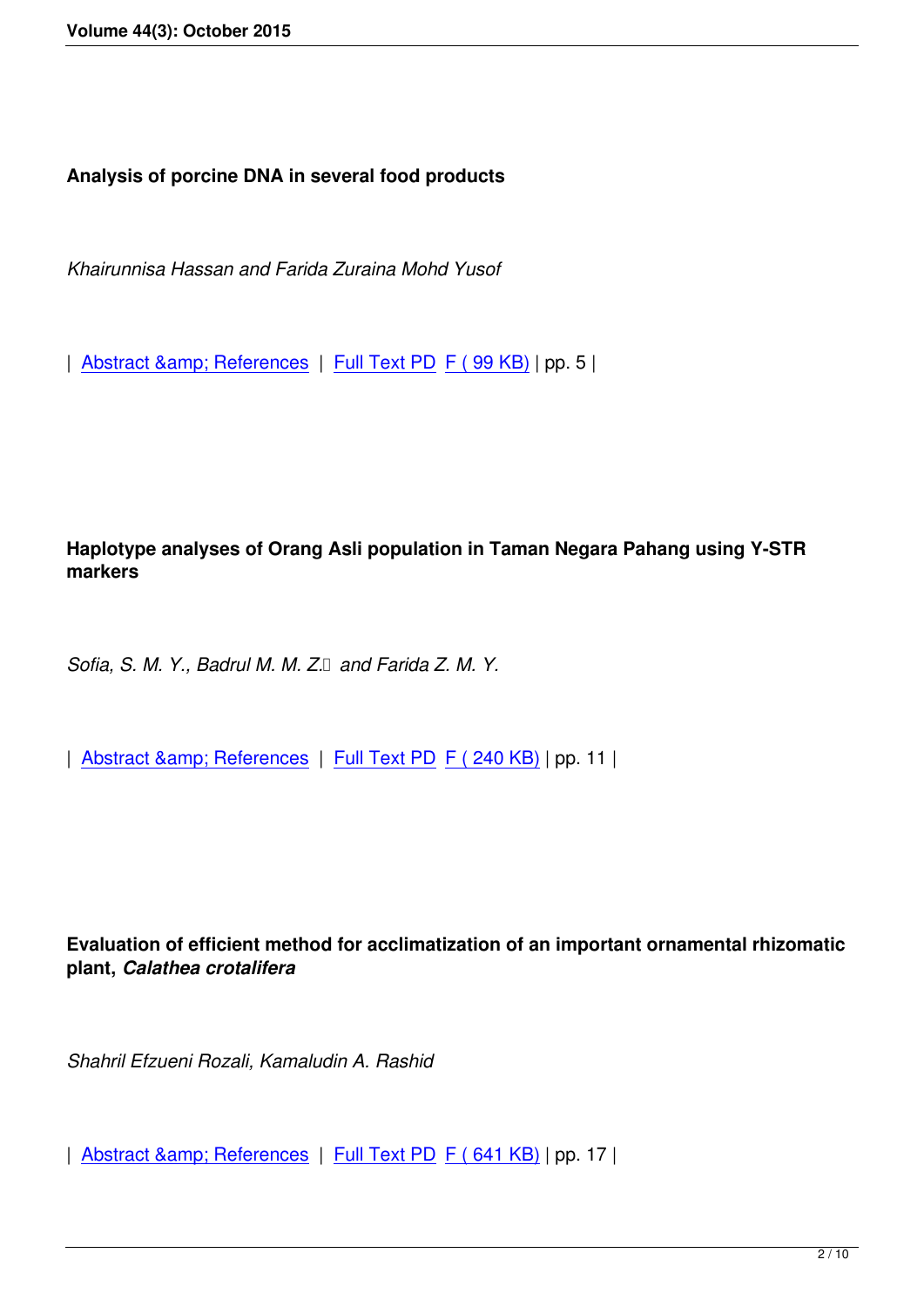**Catch of tuna fish on trolling fishing in Indian Ocean Waters, Southern Coast of East Java related to sea surface temperature variability**

*Tri Wiji Nurani, Prihatin Ika Wahyuningrum, Sugeng Hari Wisudo, Risti Endriani Arhatin, Didin Komarudin*

| Abstract & amp; References | Full Text PD F (454 KB) | pp. 25 |

**A non-invasive technique to determine the effects of plucked feather type (size) on DNA yield in PCR amplification**

*Jessey Angat and Farida Zuraina Md Yusof*

| Abstract & amp; References | Full Text PD F ( 128 KB) | pp. 29 |

**Histological changes on testes of mice administered with different concentrations of** *Cos mos caudatus* **ethanolic extract**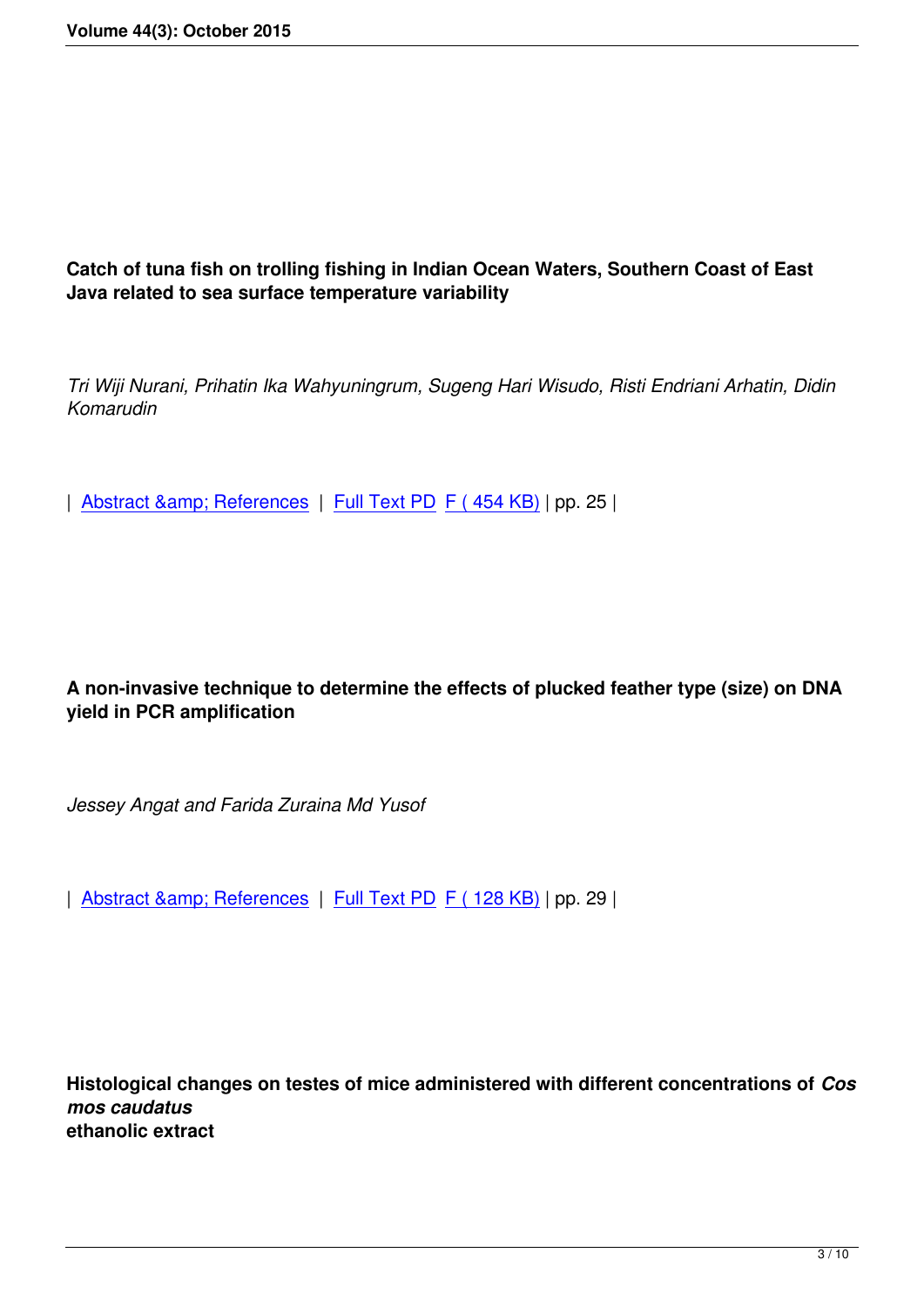*Marysia Julius Booh, Nooraain Hashim, Dzulsuhaimi Daud and Nur Hilwani Ismail*

| Abstract & amp; References | Full Text PD F ( 153 KB) | pp. 33 |

**Acute toxicity of malathion, dichlorvos and temephos in climbing perch (***Anabas testudineus* **)**

*Asysyuura Adytia Patar, Wan Rozianoor Mohd Hassan And Farida Zuraina Mohd Yusof*

| Abstract & amp; References | Full Text PD F ( 169 KB) | pp. 37 |

# **Phylogeny study of social vespid wasps inferred from Cytochrome Oxidase 1 (CO1) locus**

*Mohamad Arif Mohamad Jamali, Norashirene Mohamad Jamil, Siti Khairiyah Mohd Hatta*, *Nicholas Anak Salleh, Muhammad Abdul Latiff Abu Bakar, Ameyra Aman Zuki, Nor Aifat Abdul Rahman, Salmah Yaakop and Farida Zuraina Md Yusof*

| Abstract & amp; References | Full Text PD F ( 208 KB) | pp. 43 |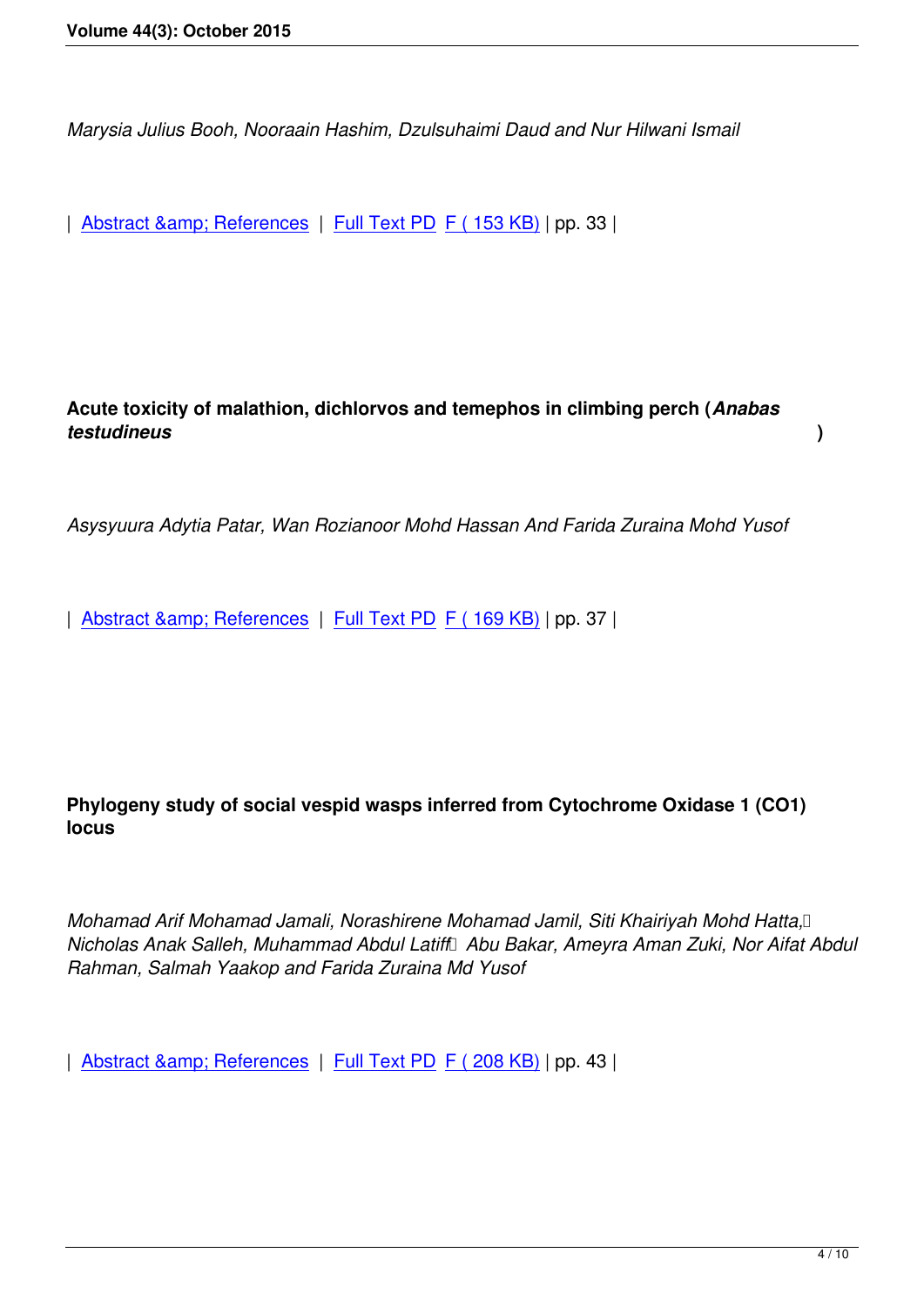**Study on adsorption behavior of alkaline protease on poly(ether sulfone) integrated with fish scale hydroxyapatite as self organized in ion exchange membrane**

*Jamali Sukaimi, Sofiah Hamzah, Nora'aini Ali and Mohd Sabri Mohd Ghazali*

| Abstract & amp; References | Full Text PD F ( 196 KB) | pp. 49 |

#### **Comparative study on membrane solubilisation of biosynthesized nano-silver & biosynthesized nano-zinc oxide on selected sperm parameter**

*Nur Hilwani Ismail, Mohammad Luqman Zulkipli, Helmi Khusairi Baharudin, Nurul Husna Rifin and Rabiatuladawiyah Md. Akhir*

| Abstract & amp; References | Full Text PD F ( 748 KB) | pp. 55 |

# **Effects of organic substrates on growth and yield of ginger cultivated using soilless culture**

*Yaseer Suhaimi Mohd, Mohamad Abd Manas, Norrizah Jaafar Sidik, Rohaya Ahmad and Adzmi Yaacob*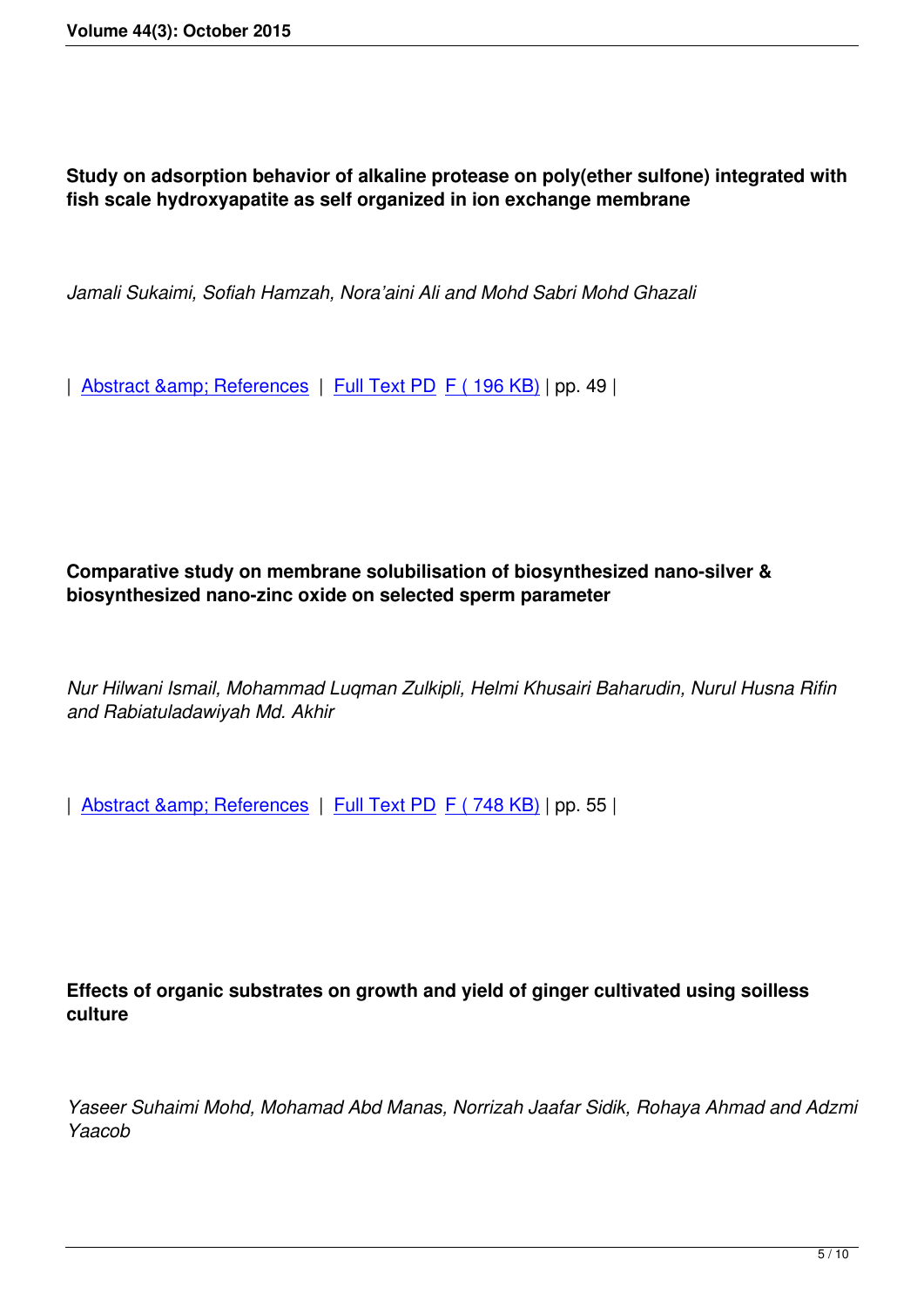**Antifungal activity of** *Persicaria odorata* **extract against anthracnose caused by** *Colletotri chum capsici* **and**  *Colletotrichum gloeosporioides*

*Yanpirat, P. and Vajrodaya, S.*

| Abstract & amp; References | Full Text PD F (317 KB) | pp. 69 |

**Phytochemical screening of antifungal biocompounds from fruits and leaves extract of** *C erbera odollam* **Gaertn** 

*Sue-Yin Chu, Harbant Singh, Muhammad Syarhabil Ahmad, and Awang Soh Mamat*

| Abstract & amp; References | Full Text PD F (50 KB) | pp. 75 |

**Field assessments of above ground biomass (AGB) of mangrove stand in Merbok,**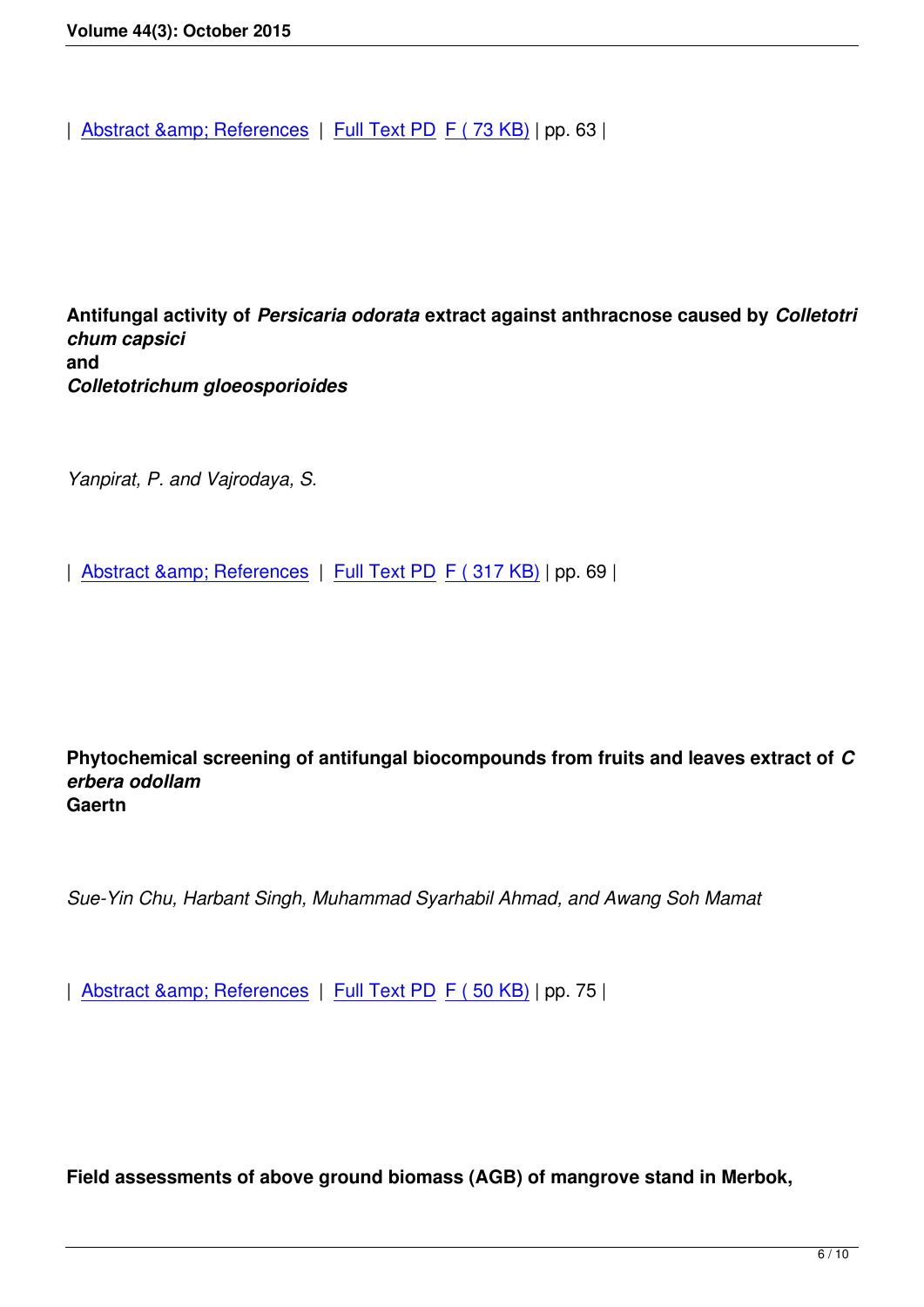*Tengku Zarawie, T.H., Suratman, M.N., Jaafar, J., Mohd Hasmadi, I., and Falah Abu*

| Abstract & amp; References | Full Text PD F (362 KB) | pp. 81 |

**Qualitative phytochemical screening and GC-MS profiling of** *Azadirachta excelsa* **leaf extract**

*Nurul 'Izzati Shafie, Nurdiana Samsulrizal, Nurfarhana Ahmad Sopian, Mohamed Ali Rajion, Goh Yong Meng, Mohd Mokrish Md. Ajat and Hafandi Ahmad*

| Abstract & amp; References | Full Text PD F (86 KB) | pp. 87 |

#### **Preliminary study on the use of hand and handprint for height estimation**

*Nur Atirah, G., Mardiana, S., and Khairulmazidah, M.*

| Abstract & amp; References | Full Text PD F (89 KB) | pp. 93 |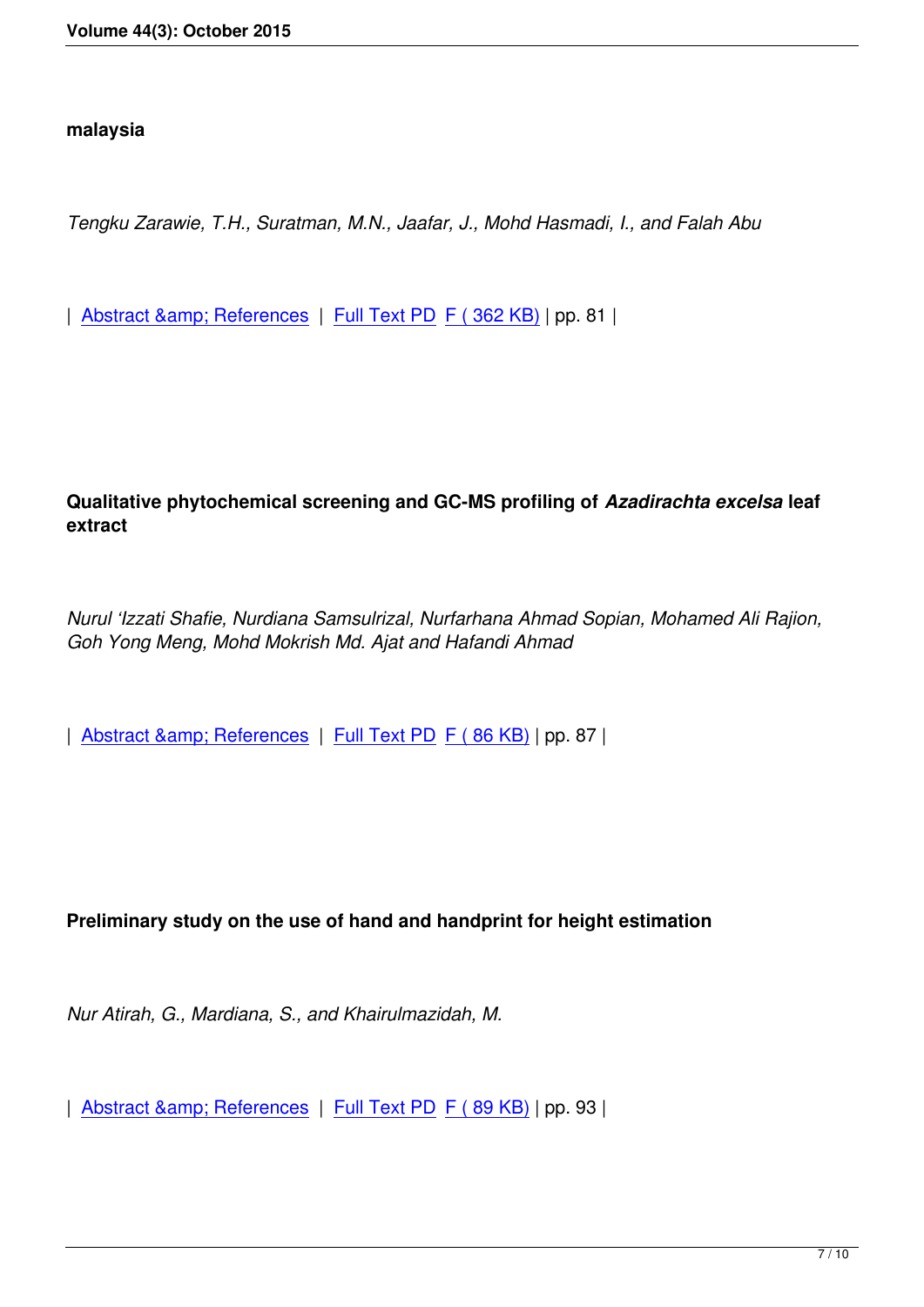**Morphology and genitalia characters of Nadrana Baly, 1865 (Coleoptera: Chrysomelidae: Galerucinae) from Sundaland**

*Zulfadli, M., Izfa, R.H. and Alia, R.A.*

| Abstract & amp; References | Full Text PD F ( 704 KB) | pp. 97 |

# **Development of allometric equation for biomass of rubber tree (***Hevea brasilliensis***) saplings**

*Engku Azlin Rahayu, E. A., Mohd Nazip, S. and Shamsiah, A.*

| Abstract & amp; References | Full Text PD F (51 KB) | pp. 109 |

## **Effects of different quality of soil mixture on growth development of an important medicinal plant,** *Boesenbergia rotunda*

*Kamaludin A. Rashid, Abu Bakar Mohd Daran, Norzulaani Khalid, Mahanom Jalil, Yusmin Mohd Yusuf, Shahril Efzueni Rozali and Reza Farzin*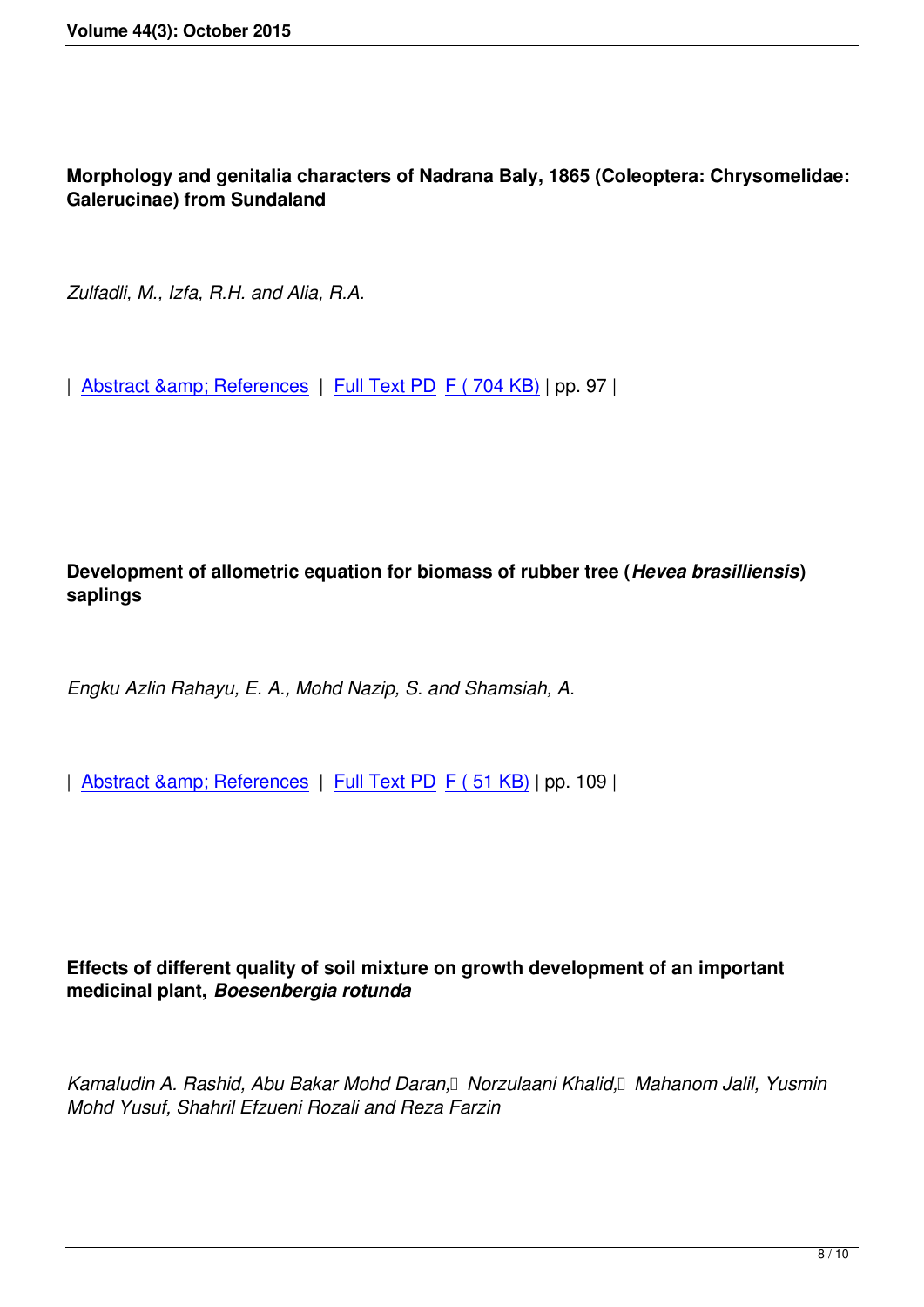## **The effect of** *Cosmos caudatus* **on plasma corticosterone level following a chronic repetitive forced swimming stress in rats**

*Mohd Hadzrul Hisham, A.M., Osman, C.B., Ainsah, O., Rohaya, A., Aishah, A.*

| Abstract & amp; References | Full Text PD F (77 KB) | pp. 121 |

**Bio-potential of fermented fruits waste solutions on in vitro seed germination and regeneration of** *Lycium barbarum* **and** *Aquilaria malaccensis* **Lamk.**

*Farida Jaafar, Asmah Awal, Shamsiah Abdullah, Fauziah Ismail, Norrizah Jaafar Sidik and Noor Azma Yusuf*

| Abstract & amp; References | Full Text PD F (312 KB) | pp. 127 |

**Entomofaunal diversity of Hymenoptera at Hutan Simpan UiTM Jengka, Kem Sri Gading**